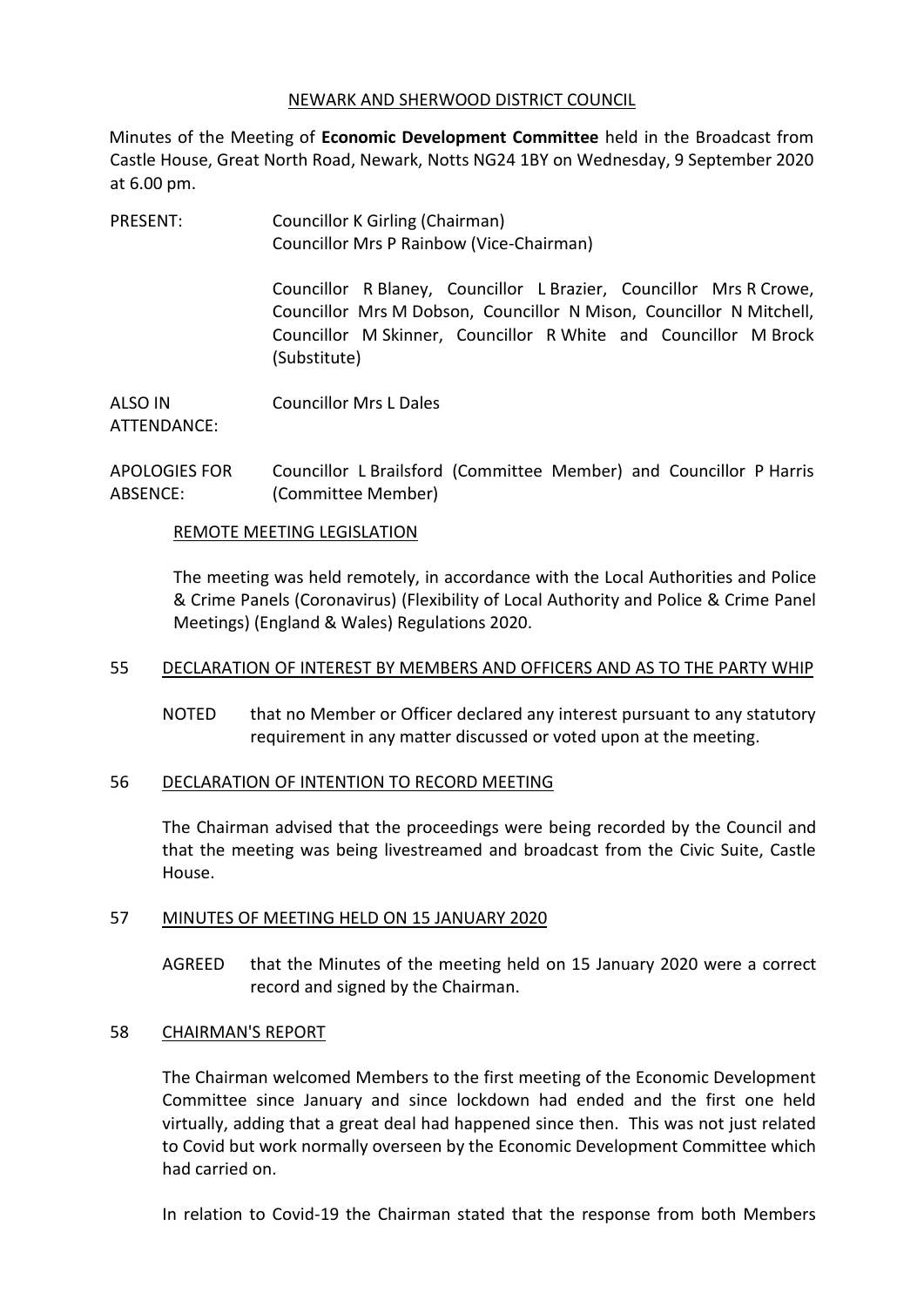and Officers of the Council had been exceptional and had resulted in positive feedback from the business community. The Humanitarian Action Response Team (HART) had been established and had responded to over 750 requests for support from residents within the District. He noted that Newark & Sherwood (N&S) were in the top 10% of Councils paying out Business Support Grants with monies being allocated quickly to those in need. A sum of £26,630,000 had been paid to a total of 2,270 businesses. N&S had also worked with Rushcliffe BC in designing a supplementary grant scheme for businesses who had fell through the initial grant safety net with £1,160,666.67 paid out to 113 businesses. The Council had worked with both communities to help those the most in need and vulnerable and had also assisted parish councils to re-open the high streets.

In addition to the above the Chairman updated the Committee on the progression of the Newark Towns Fund and Town Investment Plan. He advised that proposals had been submitted on 31 July with the response from Government awaited as to whether they would support up to £25m of grant investment.

The Chairman reported that work had progressed with the Sherwood Forest Corner by all Members working together, without party politics, to engage with communities. Harworth Estates were to looking to enhance cycling in and around the former Thoresby Colliery with a Places to Ride submission being made to British Cycling. The Chairman also referred to the free 2 hours car parking made early on in the pandemic and that N&S had kept this in place longer than any other Nottinghamshire authority.

In looking to the future, the Chairman commented that the Agenda before Committee that day contained a number of important updates and decisions. These included the Local Development Framework, Planning White Paper and the impact of Covid on the authority, financially, and the likely unemployment and associated challenges at the end of the furlough scheme. He also referred to the future November Agenda which would contained important strategies for consideration e.g. Economic Growth, Tourism, Open Space and the Newark Town Investment Plan.

### 59 ORDER OF BUSINESS

With the agreement of the Committee, the Chairman changed the order of business. Agenda Item 15 was taken after Item 5. The agenda resumed its stated order thereafter.

# 60 ECONOMIC DEVELOPMENT REVENUE AND CAPITAL FORECAST OUTTURN REPORT TO 31 MARCH 2021 AS AT 31 JULY 2020

The Committee considered the report presented by the Director – Resources which sought to provide Members with a comparison of the revised budgets for the period ending 31 March 2021 with the projected outturn forecast for the period. The figures were based on four months' performance information on the Council's revenue and capital budgets, including: general fund revenue and capital programme.

Attached to the covering report was the report being presented to the Policy & Finance Committee on 24 September 2020 which detailed the forecasted financial position to 31 March 2021 of the Council as at 31 July 2020.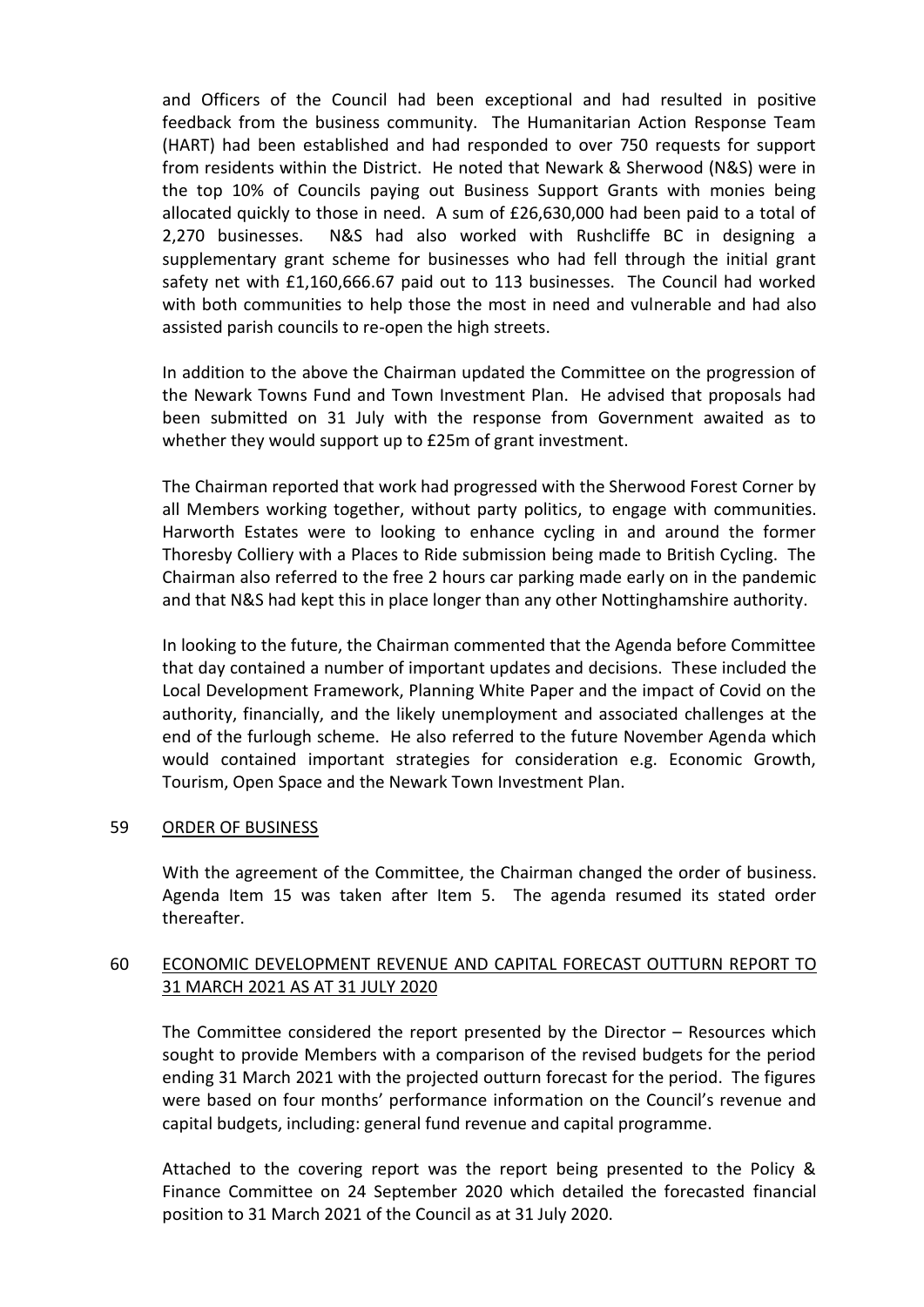It was reported that the current position for the Council was unfavourable with a variance of circa £0.574m-£0.774m. It was noted that this was prior to any return funding from the Nottinghamshire Business Rates Pool. It was also reported that the forecast outturn position for this Committee was again an unfavourable variance of £0.727m, with the main reasons for the variance details in Appendix A to the Policy & Finance report. Members were asked to note that the position remained an indication of the anticipated outturn position and that Officers continued to work throughout the year to revise their forecasts with further accurate assessments being reported to Committee closer to the end of the financial year.

In considering the report the Chairman noted that despite the unfavourable variance of the Economic Development Committee it was not solely their responsibility to resolve it. He also noted that if the Council had taken a loss making decision, even if it was for the benefit of their constituents, they would not receive all funds back from the Government.

A Member thanked the Director for the information and commented that he hoped that the public were reassured by the Council's financial plans. He referred to the report due to be presented to the November committee and that it would be necessary to give appropriate consideration to the large income generating items for the following years budget.

In response to whether regular updates would be presented to Committee, the Chairman confirmed that each Committee would be monitoring their own budgets, noting the peaks and troughs in income and that Christmas would be a vital time for potential income generation. The Director advised that it was hoped that more detail as to the funding settlement from Government would be known by November. He noted the uncertainties surrounding business, specifically grant relief for the leisure and retail industry and whether this would continue into 2021. He added further that it would be a challenging position but that it would be possible to fall back on reserves.

AGREED (unanimously) that the report be noted.

# 61 FORWARD PLAN - AUGUST 2020 TO JULY 2021

The Committee considered the Forward Plan for the Economic Development Committee from 1 October 2020 to 30 September 2021.

The Director – Planning & Growth advised that in addition to those items already listed for presentation to the November 2020 Committee there would be reports on:

Customer Insight: - National Civil War Centre; and

- The Palace Theatre

### 62 BT REMOVAL OF TELEPHONE KIOSK CONSULTATION

The Committee considered the report presented by the Business Manager – Planning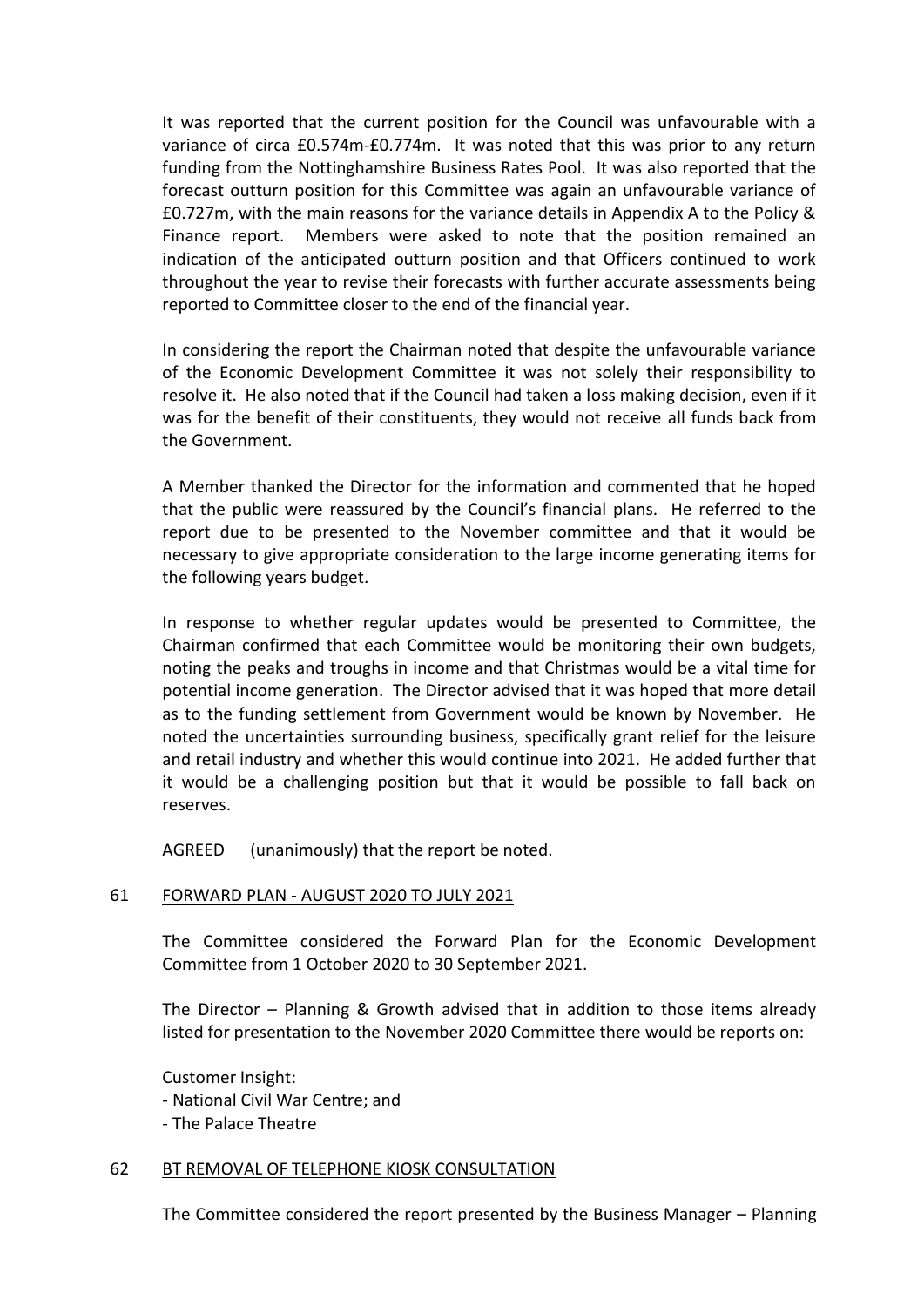Policy & Infrastructure which sought to update Members on the removal of the telephony service to the telephone kiosk near Friary Villas on Sleaford Road, Newark and the Council's proposed response.

The report provided Members with details of the Council's approach to the removal of telephony services and that should a Town or Parish Council wish to adopt and repurpose a kiosk, the District Council would support them. This support also extended to when a Town or Parish Council objected to the removal of the service and were able to provide a valid basis for their objection.

It was reported that BT had posted a notice on 11 July that they were intended to remove the service and that any comments should be directed to the Council by 22 August 2020. No comments had been received at the time of the meeting. The Council's proposed response was detailed in paragraph 3.0 of the report and was one of objection to the removal. The reasons cited for the objection was that the service had a relatively high level of dependence due to the nature of tenures in the ward and also the ongoing pandemic and economic consequences thereof. Therefore, Council Officers believed that it was not the right time to remove the service provision.

In considering the report Members agreed that due the reasons listed above it was vital that the telephony service not be withdrawn.

AGREED (unanimously) that:

- (a) the report be noted; and
- (b) the proposed response as detail in the report be approved.

### 63 LOCAL DEVELOPMENT FRAMEWORK PROGRESS UPDATE

The Committee considered the report presented by the Business Manager – Planning Policy & Infrastructure which sought to update Members on progress towards delivery of the Plan Review in relation to the Allocations and Development Management Policies and associate evidence base documents. The report also sought approval to update the Plan Review Timetable and approval of the adoption of an Annex to the Statement of Community Involvement (SCI) to reflect current restrictions on consultation and publicity due to the pandemic.

The report set out that due to flooding at the end of 2019 and the Covid-19 Pandemic the Local Development Scheme adopted in November 2019 was no longer achievable. Paragraph 3.0 of the report set out the current progress of documents being prepared to support the Plan Review: Open Space Strategy; Housing Needs Assessment; and Gypsy & Traveller Accommodation Assessment (GTAA) and Pitch Delivery Strategy.

Appendix A to the report set out for Members the proposed annex to the SCI which made clear that during the pandemic the Council would not be engaging in the usual way in relation to consultation and publicity.

AGREED (unanimously) that: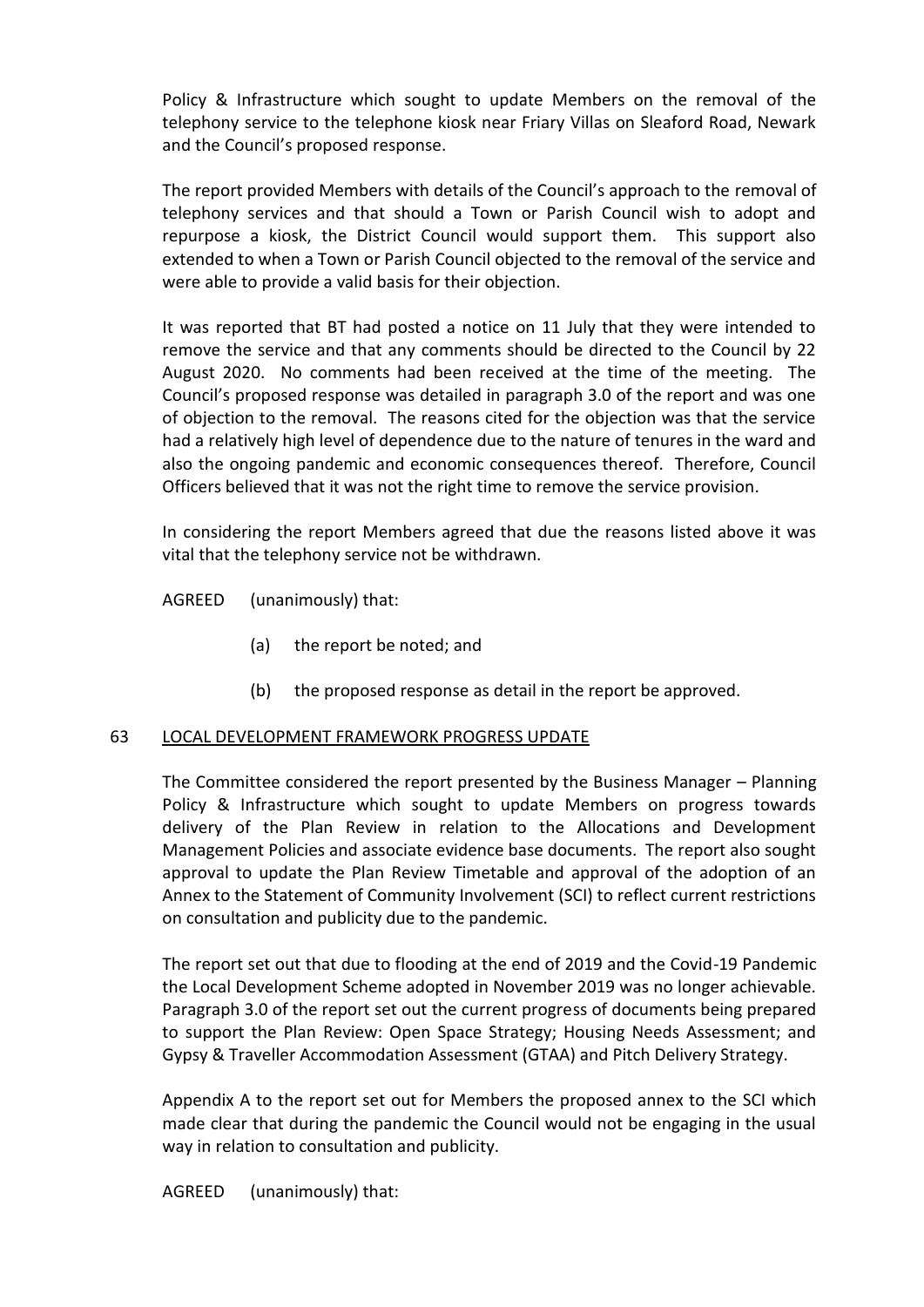- (a) the progress towards meeting the timetable of the adopted Local Development Scheme be noted;
- (b) the amendment to the Local Development Scheme to reflect the proposed approach set out in Section 4 and 5 of the report be approved;
- (c) it be noted that the amended Local Development Scheme came into force on 10 September 2020; and
- (d) the Statement of Community Involvement Annex attached as Appendix A be adopted as a statement of current consultation practice during the pandemic.

### 64 RESIDENTIAL PARKING STANDARDS AND DESIGN GUIDE SPD

The Committee considered the report presented by the Business Manager – Planning Policy & Infrastructure in relation to a Draft Residential Parking Standards & Design Guide Supplementary Planning Document (SPD) which had been produced to help provide a framework for determining the level of parking provision (both cycling and cars) within new residential developments and to assist in securing good design of residential parking. The report also sought approval to undertake an 8 week period of consultation on the document with Members, local residents, developers, Town & Parish Council and other interested stakeholders.

The report provided Members with details as to the anticipated levels of growth within the district and that it was vital that a residential parking standards or design criteria were adopted to secure well designed development and that new developments within the district were supported by car parking guidance that responded to modern vehicle dimensions, current and future car ownership levels, advances in technology and best practice in the design and layout of parking. Paragraph 3.0 of the report set out the aims of the SPD, a draft of which was attached as Appendix A to the report.

In considering the report Members agreed that the proposals were to be welcomed, noting that Members, developers and the public would all have the opportunity to comment. Comments were made in relation to the number of car parking spaces made available for 3 bedroomed properties and the ability to provide this, with Members querying whether this would have an impact on the viability of a development. Comment was also made in relation to the provision of electric charging points. The Chairman noted that the data used to inform the draft SPD had been from the collection of data from the 2011 Census which was of some concern. The Business Manager advised that the data from the census had been projected forwarded.

In response to the above comments the Business Manager advised that provision would be different from area to area but that every effort was being made not to have too many different categories. He noted the comments in relation to viability, stating that this was always an issue but not necessarily so if the development was of a good design. In relation to electric charging points, he commented that this could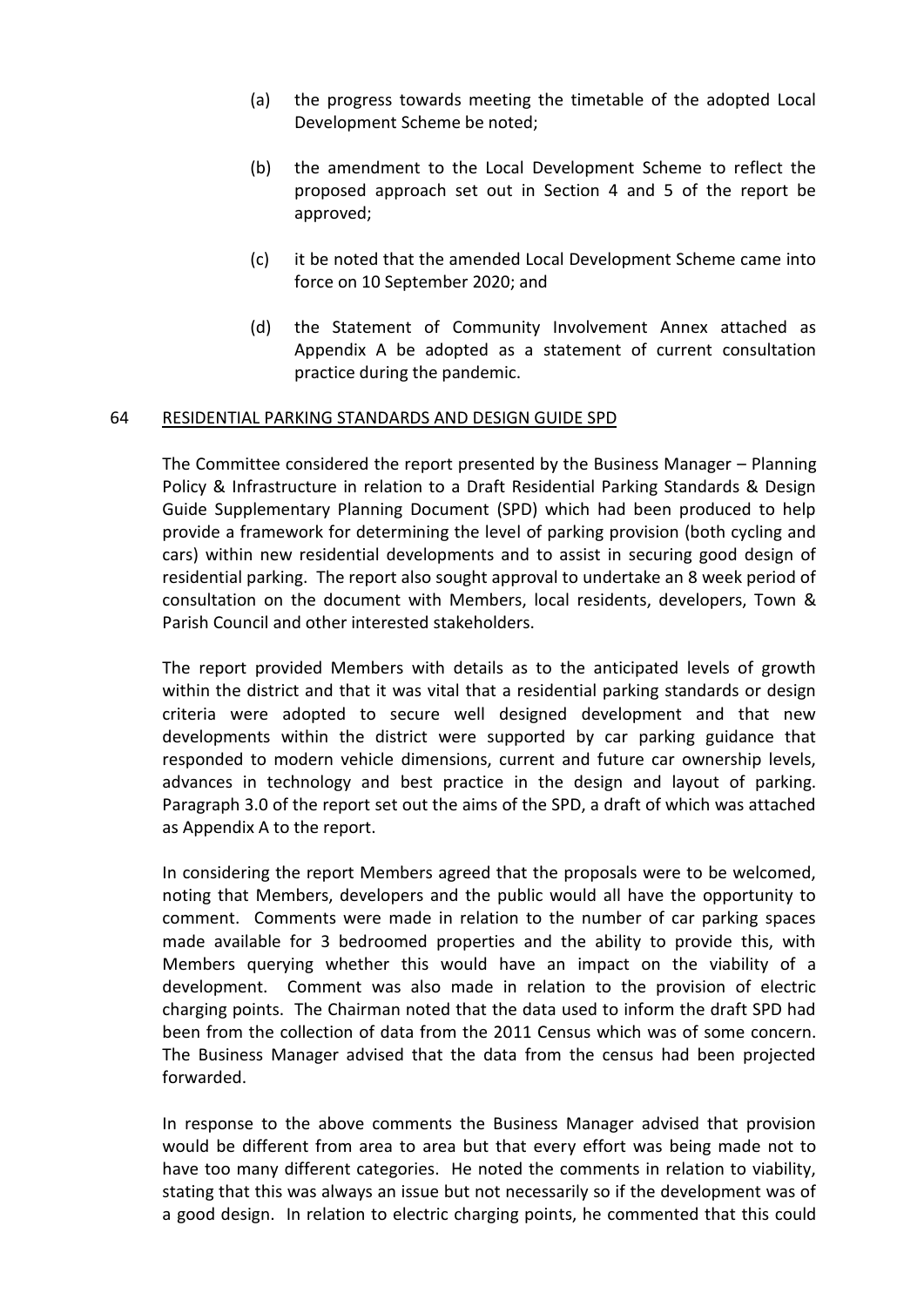be a demand led provision from householders but that this could soon become a necessity.

AGREED (unanimously) that:

- (a) the contents of the SPD and accompanying Topic Paper evidence base be noted; and
- (b) the Draft Residential Parking and Design SPD be approved for an 8 week public consultation week commencing 14 September 2020.

### 65 FOREST CORNER MASTERPLAN CONSULTATION

The Committee considered the report presented by the Business Manager – Tourism which sought to provide Members with an update on the Forest Corner Masterplan including the feedback received through the recent public/stakeholder consultation exercise.

The report set out the background to the development of the Forest Corner Masterplan and the work undertaken to date. Paragraph 2.2 of the report set out that a programme of engagement had been undertaken with the various landowners/managers at Forest Corner and the surrounding area to understand their concerns and aspirations for the site and how all parties could work together to create a vision for its longer-term development with paragraph 2.3 of the report set out the consultees. Details of the online consultation page were reported and how this was promoted. Appendix A to the report set out the full consultation responses.

In considering the report Members welcomed the work undertaken and commented that a positive response from the way in which the consultation had been held was the increase in responses from local people.

AGREED (unanimously) that:

- (a) the findings of the consultation with stakeholders be noted; and
- (b) officers continue to liaise with the various landowners/managers in producing a masterplan for Forest Corner which would be presented to the November meeting of the Economic Development Committee.

### 66 ADOPTION OF PLANNING ENFORCEMENT PLAN (PEP)

The Committee considered the report presented by the Planning Enforcement Officer which sought Members approval for the adoption of the Planning Enforcement Plan (PEP). The Planning Enforcement Officer advised that the report had been considered by Planning Committee the day before who had ratified the proposals contained therein.

The report referred to the National Planning Policy Framework (NPPF) in which it stated that effective enforcement was important to maintain public confidence in the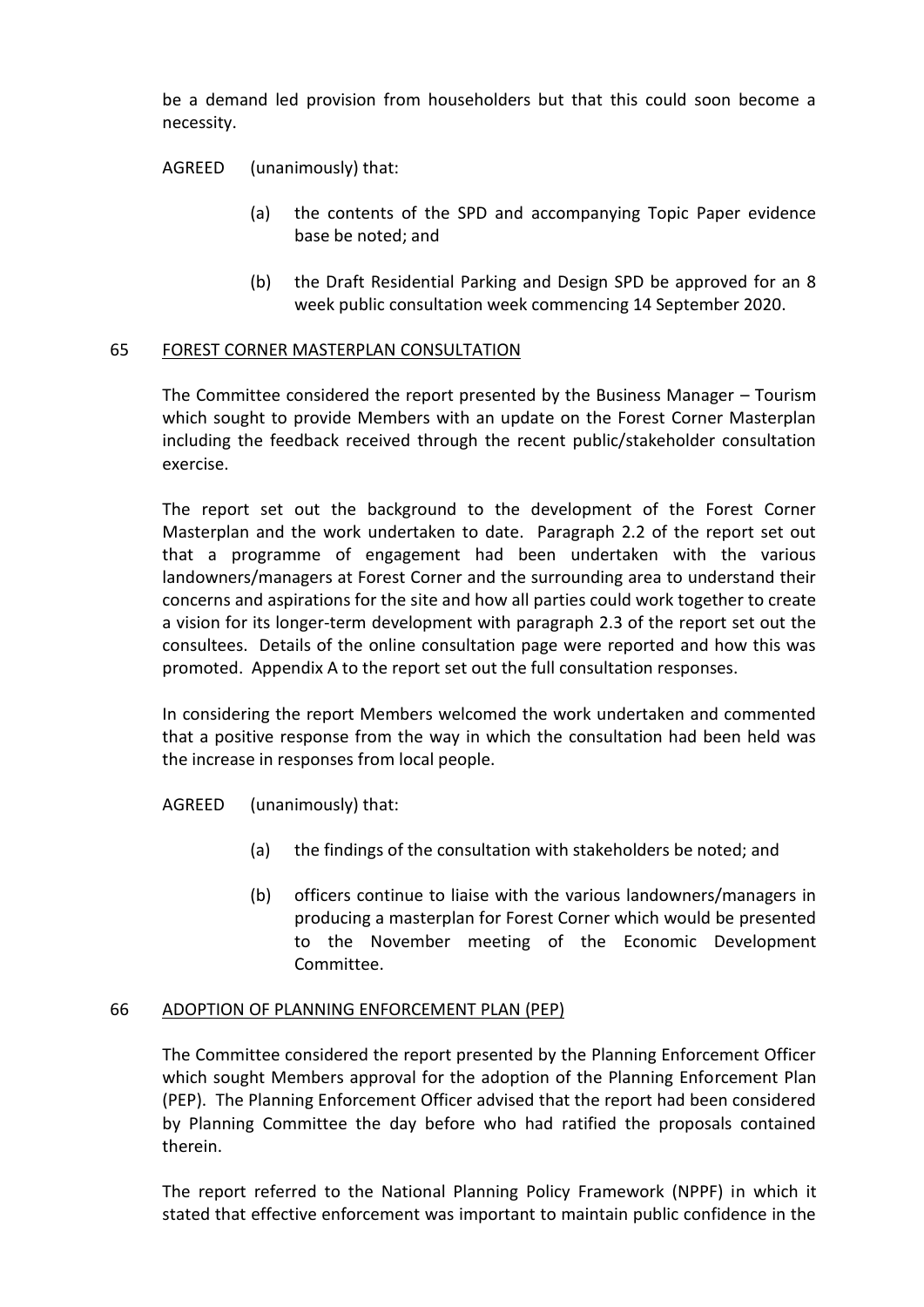planning system, that enforcement action was discretionary and any action should be proportional in responding to suspected breaches or planning control. The proposed PEP would provide information on how the Council would respond to suspected breaches of planning control, tackle unauthorised developments and monitor the implementation of planning permissions. The proposals for the adoption of the PEP were contained in paragraph 3 of the report together with specific details in relation to Prioritisation of Investigations; Performance Management; Proactive Enforcement; Reporting to Committee; and Consultations.

In considering the report Members agreed that it provided greater transparency and would increase public confidence in planning enforcement.

AGREED (unanimously) that the Planning Enforcement Plan and summary document be adopted and used as a policy document in the undertaking of the planning enforcement function.

### 67 PROPOSED PLANNING REFORMS

The Committee considered the report presented by the Business Manager – Planning Policy & Infrastructure which sought to advise Members of the two sets of proposed reforms to the planning system. The report also sought Members approval for appropriate consultation responses for submission.

The report set out the timeline for the proposed consultations and changes therefrom. Attached as Appendix A to the report was the White Paper which proposed a complete remodelling of the planning system with the approach listed in paragraph 3.1 of the report. Appendix B to the report set out the proposed changes to the current planning system which would be put into operation in advance of any changes arising from the White Paper.

Paragraph 5.0 of the report set out the key issues which Officers felt should be highlighted to Members. The proposed detailed response to the White Paper consultation were listed in Appendix C to the report with Appendix D listing the proposed responses to the potential changes to the current planning system.

In considering the detailed report the Chairman proposed and it was seconded that 2 additional recommendations be added as follows:

- 1. That a report be taken to the October Meeting of Full Council to offer all Members the opportunity of debating the proposed planning reforms arising from the White Paper; and
- 2. That a letter be written to the Secretary of State on the Council's views on the White Paper.

A Member referred specifically to the issue of housing provision, stating that the Council had granted planning permission for housing but that the developers had not acted upon that and the houses had not been built. He added that the Council's delivery of affordable housing and the Community Infrastructure Levy (CIL) provision was to be applauded but that the proposed changes to the planning system could be viewed as 'a kick in the teeth' to positive and well performing local authorities and the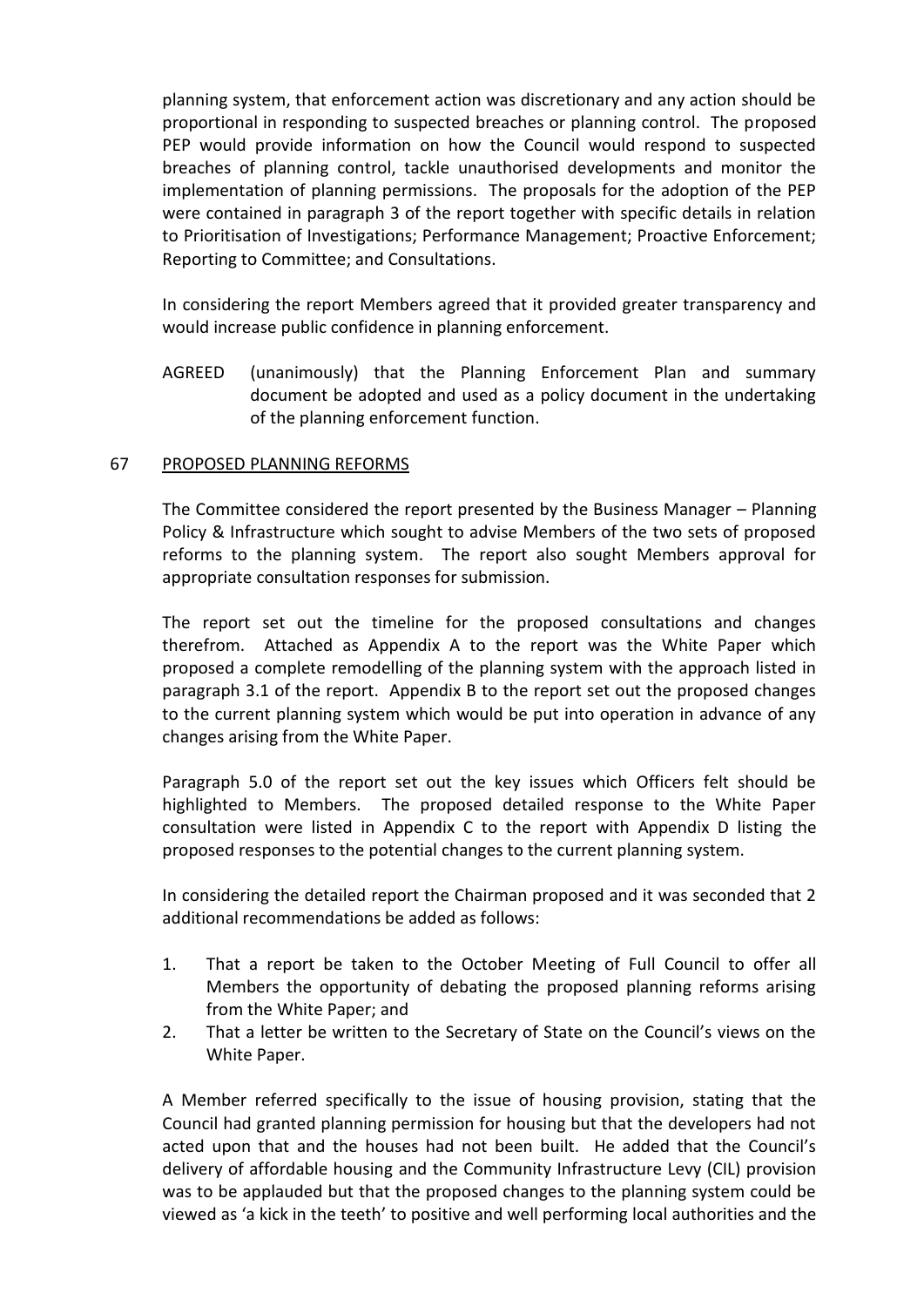work they had undertaken.

The same Member commented that he hoped that the consultation would be changed quickly and that the proposals were almost a nationalisation of the planning function. He had hoped that there would be some clarity provided on some issues so that the Council could respond accordingly but this had not been received and the total lack of detail remained. In relation to the delivery of affordable housing provision, he commented that the proposals would likely result in less affordable housing being delivered and that the abolition of local CILs for a nationally set level was naïve. He referred to the 'beautiful development' wording in the consultation, querying what that actually meant and that it was open to huge interpretation. He stated that the published consultations had a total disregard for the work undertaken and had no benefit for the residents of the District. The Member ended by stating that current planning legislation was being ripped up to be potentially replaced by a system that was not fit for purpose.

In relation to viability of a development which included affordable housing, a Member stated that this would likely result in little, if any, provision, adding that any contribution would only be paid to the Council when the development was finalised. He added that it was doubtful that a developer would finish the development so that contribution costs could be avoided.

The Director – Planning & Growth stated that as a professional planner he had serious concerns at the proposed changes. He added that the proposed affordable housing figures had the ability to prevent regenerative development going ahead and potentially the Council would be unable to intervene on important matters for up to a period of 10 years.

Members thanked the Officers for their detailed report with a Member adding that the proposed changes could be seen as a 'developers' charter'. A Member also referred to the lack of reference to Neighbourhood Plans, stating that any decision making was being taken away from them.

AGREED (unanimously) that:

- (a) the proposed consultation responses attached at Appendices C and D be approved for submission in response to the consultations, subject to any additional comments;
- (b) a report be taken to the October Meeting of Full Council to offer all Members the opportunity of debating the proposed planning reforms arising from the White Paper; and
- (c) a letter be written to the Secretary of State setting out the Council's views on the White Paper.

#### 68 NEWARK BEACON UPDATE REPORT

The Committee considered the report presented by the Capital Projects Manager which sought to update Members on the progress made at the Newark Beacon.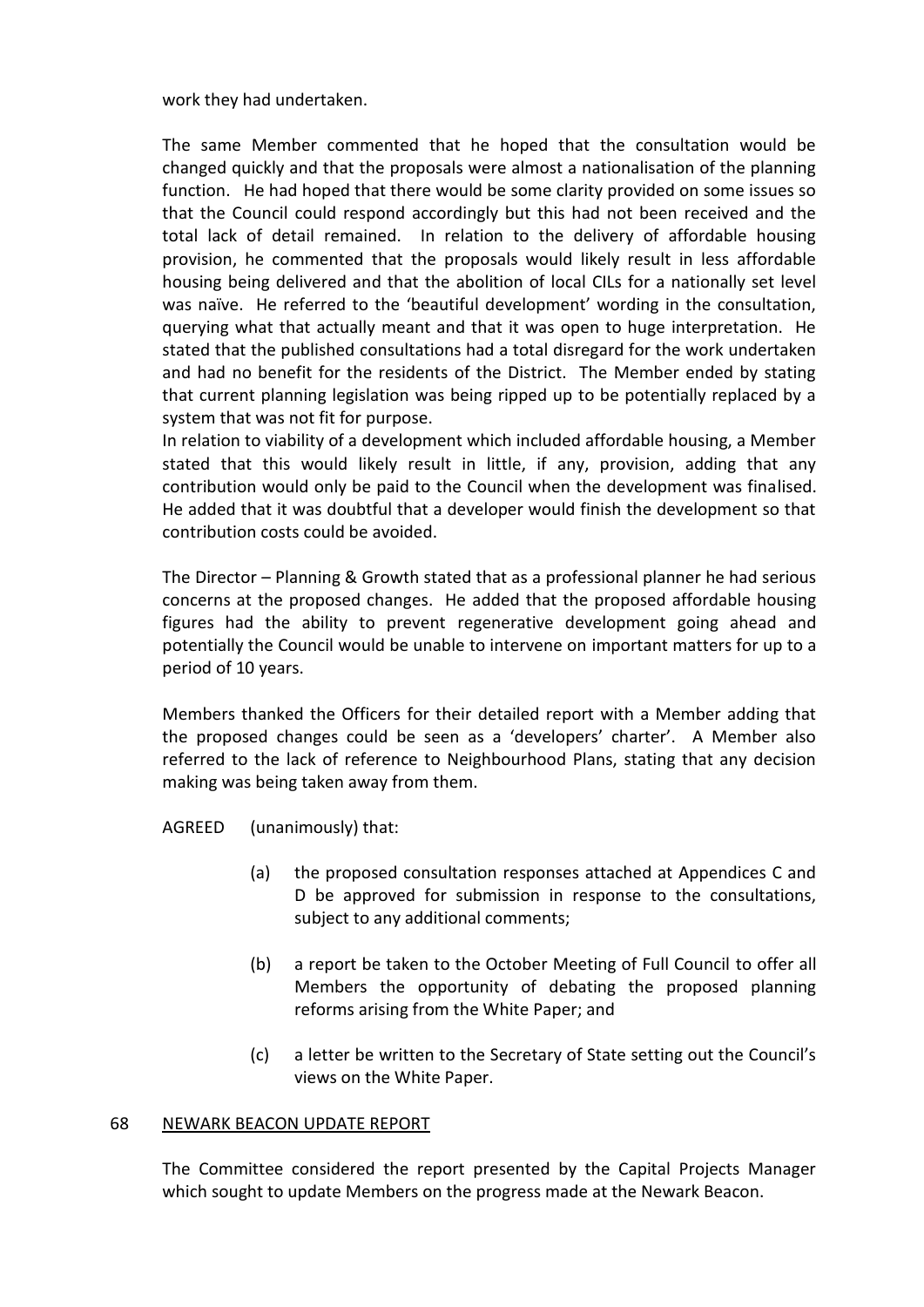The report set out the latest position in relation to the Business Plan which had experienced some delays within its five year programme, primarily due to the need to undertake essential works and staffing changes, details of which were listed in paragraphs 3.2 and 3.3 of the report.

The Capital Projects Manager referred to the negative impact on income performance on the Newark Beacon as a result of the Covid-19 Pandemic and the measures taken to assist customers through the lockdown and subsequent weeks with details of the financial, occupancy, business support, digital communications and customer satisfaction performance being reported in paragraph 4.0.

In considering the report a Member suggested that as the way in which businesses have had to change to reflect socially distanced working requirements the Newark Beason could look to offer a more flexible space and market this accordingly. The Capital Projects Manager advised that all options were being considered and that a tenant had rented an additional space to ensure their employees could work socially distanced.

A Member noted that the Beacon's initial purpose was to provide businesses with a start-up location and that it should be viewed positively that some had left to expand into other premises.

A Member stated that he was pleased to see the Beacon was working well and the efforts made to get through the consequences of the pandemic. He added that one negative issue was that of car parking provision and that he hoped this could be resolved in the future.

AGREED (unanimously) that:

- (a) the report and the achievements made to date be noted; and
- (b) a further progress report be presented to the March 2021 meeting of the Committee.

Councillor Mrs Dobson left the meeting at this point.

### 69 PROGRESS ON ECONOMIC GROWTH STRATEGY 2021-2026

The Committee considered the report presented by the Business Manager – Economic Growth which sought to outline to Members the next steps to develop the N&S Economic Growth Strategy.

The report set out the background to the review of the 2017 Strategy and that following a workshop held with Members in September 2019 the four key priorities were defined as: Inward Investment; Business Growth; Employability, Skills & Schools; and Infrastructure. The report also set out the process of the submitted bid for the Newark Town Investment Plan. Also included in the report were details of the effects the pandemic and subsequent lock down had taken on the economy both nationally and locally. The proposals, set out in paragraph 3.0 of the report, listed for Members the three key components for consideration in the creation of a new N&S Economic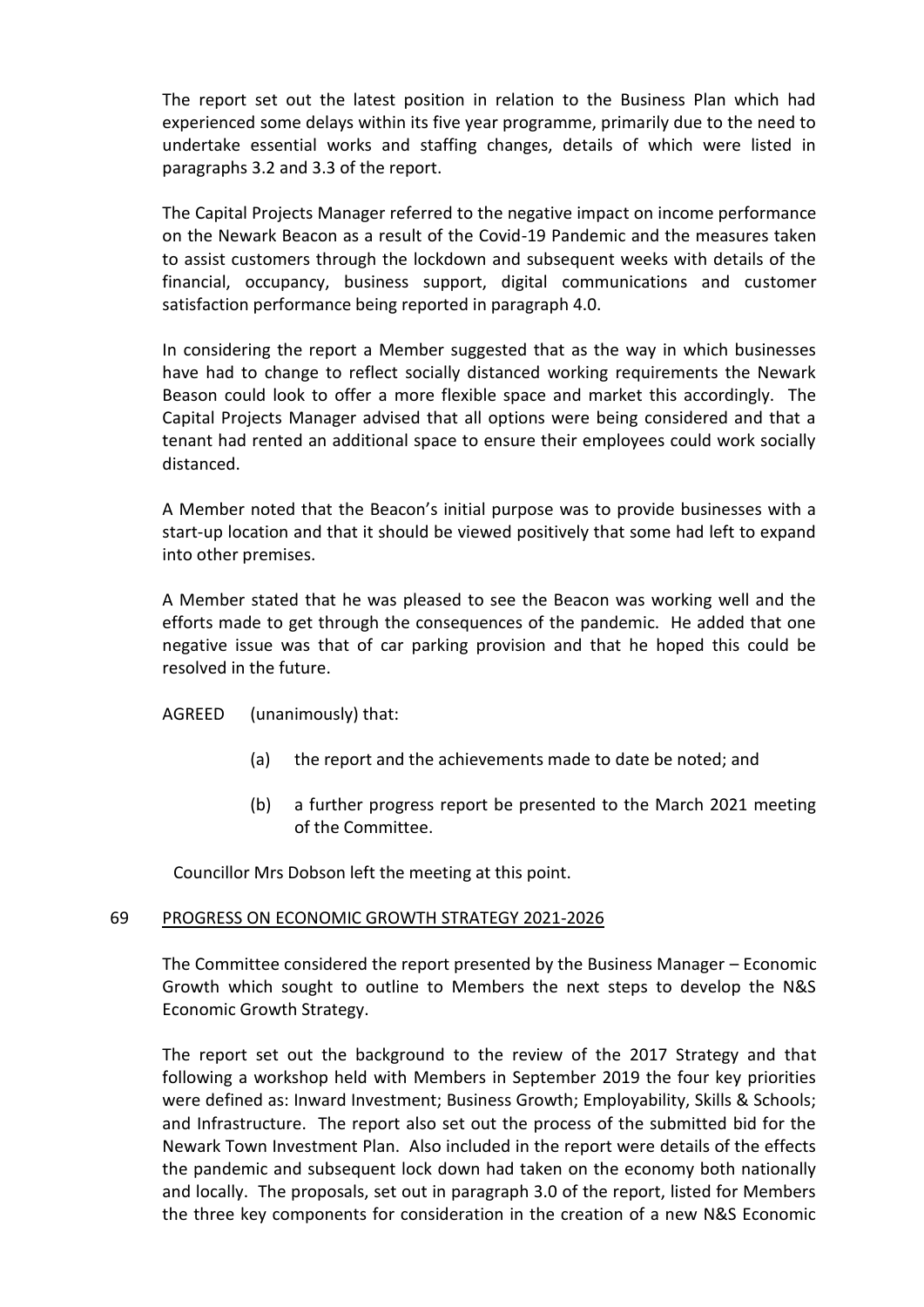Growth Strategy, these being: work undertaken to date on the economic growth vision for the District; the Newark Place Strategy and Town Investment Plan; and the Newark Economic Recovery and Reopening Economies Strategy.

In considering the report Members agreed that the Economic Impact of Covid-19 & Recovery Strategy Members Workshop that had been held that morning had provided valuable information and that a copy of the presentation slides be circulated.

AGREED (unanimously) that the proposed next steps to developing a Newark & Sherwood Economic Growth Strategy 2021/2026 be noted and supported.

### 70 NEWARK TOWN INVESTMENT PLAN

The Committee considered the verbal report presented by the Director – Planning & Growth in relation to the latest position of the Newark Town Investment Plan.

The Director advised that a submission had been forwarded to Government on 31 July and that it was hoped a full report would be ready for the November meeting of the Committee. Newark were one of 13 towns to make a submission and were the only town in the region from Cohort 1 invited to do so.

### **International Air & Space Training Institute (IASTI)**

A team had been commissioned by the Project Board to work on this project. They were working through the development of the proposal with a view to submitting a planning application and agreeing terms of any lease with the District Council. It could be that virtual teaching would be provided to students as soon as September 2021 from a temporary home with a view to converting that to a permanent home as the project moved forward.

### **Digital Logistics Hub**

The District Council and Lincoln University have appointed consultants to carry out the first piece of work on the above with the next step being to test academia, industry and investors as to how it could progress and what any potential gaps might be, the timetable for which was to reach a conclusion by Christmas 2020.

The Director advised that there were other commercial interests but that, at present, they could not be made public, referring to such interest also aligning with the Destination Management Plan. Again, it was hoped that a more public update report would be made in November.

### **Site of IASTI/Relocation of Cattle Market**

A tender exercise had been undertaken for an operator(s) to occupy the current cattle market site on a short term basis with a view to a new facility being established elsewhere, with the Newark Showground being identified as the preferred location. Following a due diligence process none of the submitted bids were able to deliver that. The site will now be used to enable the alternative uses identified and promoted by the Newark Town Investment Plan aspirations, for which a further update would be provided at the November Committee. Members were informed that this did not rule out the Cattle Market being supported to relocate to an alternative site within the district should a proposal be made in that regard.